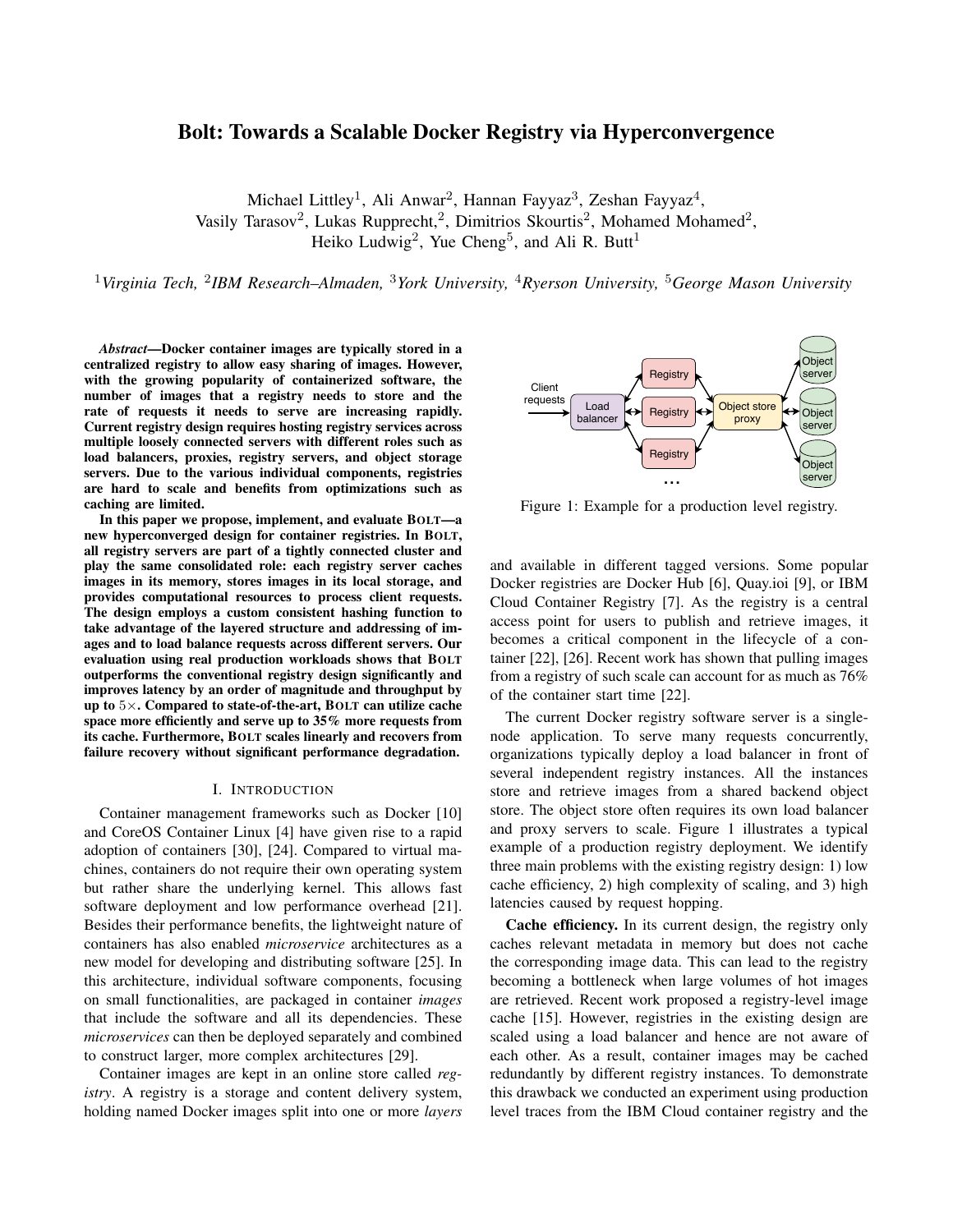

Figure 2: Percentage of registry cache used by redundant copies of image layers as time goes.

trace replayer from [15]. Figure 2 shows that at any given time around 50% of the registry cache is wasted due to caching the same layers across different registry nodes.

Complexity of scaling. Due to its complex architecture, any component in the registry is prone to become a bottleneck depending on the workload. We illustrate this problem by using the trace replayer to send requests to a simple setup of two registry servers behind an NGINX load balancer. In two experiments the trace replayer generates two distinct workloads: one that requests 1 MB sized layers and one that requests 1 KB sized layers. The experiment results are illustrated in Figure 3. In the first workload we observe that the network on the NGINX load balances becomes the bottleneck as it limits the achieved throughput. In the second workload, the registry server becomes CPU-bound because small layer sizes makes the workload compute intensive. These results show that scaling an existing registry is not as easy as adding resources and requires a careful and cumbersome analysis.

High latency. Finally, current registry deployments require multiple hops to process every request. For example, in Figure 1, every request needs to traverse up to four distributed registry components. This causes Docker clients to experience unacceptably high latencies. We demonstrate this issue in detail in section V-A.

In this work, we present BOLT, a distributed Docker container registry. BOLT aims at providing a scalable registry design with a native image cache for better request performance. Specifically, BOLT follows a *hyperconverged* archictecture [18] to overcome the problems of the existing registry design. BOLT moves storage to individual registry nodes and eliminates the need for a separate storage backend. Additionally, BOLT improves registry scalability *storage-aware* by employing a distributed design based on consistent hashing and Zookeeper [11]. Finally, BOLT pushes load-balancing logic into clients and thereby removes the additional load balancing layers. Clients directly send requests to registry nodes to retrieve images, which reduces latency and simplifies the overall deployment.

In summary, in this paper, we make the following contributions:

1) We demonstrate the shortcomings and limitations of the existing Docker registry design using production-level



Figure 3: Result experiment from sending requests to a setup with 1 NGINX load balancer and 2 registry servers.

traces from the IBM Cloud container registry.

- 2) We propose BOLT, a new hyperconverged design for container registries, which overcomes the problems of the existing registry design.
- 3) We implement a prototype of BOLT, based on the current Docker registry, which supports caching natively, allowing a higher cache space utilization, and scales linearly.

We evaluate BOLT on an 11-node testbed and show that it outperforms the conventional design by improving latency by an order of magnitude, and throughput by up to  $5\times$ .

#### II. BACKGROUND

The Docker container management system is an open source software consisting of a Docker engine running on a client machine and a remote registry for storing and distributing Docker container images. The components of the Docker system are illustrated in Figure 4. In the following, we describe different Docker components in more detail.

#### *A. Docker engine*

The Docker engine consists of a daemon process and a command line interface (CLI) client that interacts with the daemon via a REST API. The daemon is responsible for creating and managing containers as well as fetching container images from the Docker registry. Additionally, the daemon sets up network and file system functionality for its containers.

## *B. Docker containers*

A container image consists of the executables, dependent libraries, and configuration files required to run the applica-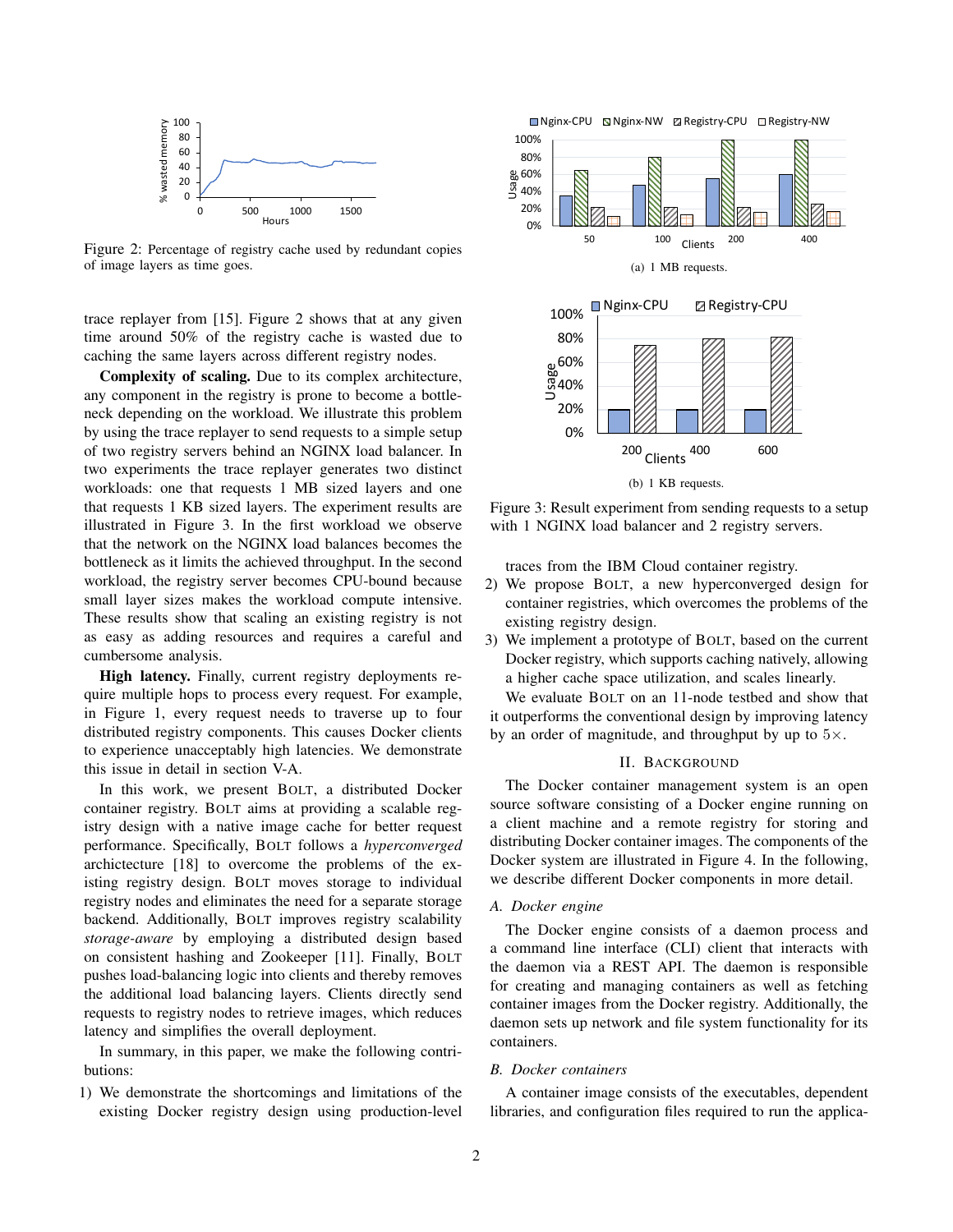

Figure 4: Relationship between different parts of Docker Engine.

tion in an isolated manner. The files are organized into readonly file systems that are compressed into tarballs called *layers*. These layers are fetched from the Docker registry using SHA256 based, content-addressable storage. The hashes of the layers, along with other container metadata, are stored in a JSON file called the *manifest*.

Starting a container consists of several steps. For example, if the user executes the docker run ubuntu command using the CLI, the request is forwarded to the daemon running on the local machine. The daemon fetches the manifest file and layers of the Ubuntu container image from the registry, if they are not available locally. The Docker daemon then creates a container from the image layers by setting the proper Linux namespaces [8] and control groups [28] configurations. Next, a writable file system is allocated for the container and a network interface defined for it. Finally, the daemon starts the container.

# *C. Docker registry*

The Docker registry is a stateless, centralized service that provides image storage and distribution. Users may store multiple versions of their images in repositories by denoting each version with a special tag. For storage, the registry supports multiple backends such as in-memory, local file system, Amazon S3, Openstack Swift, Google Cloud Storage, etc. The in-memory driver is reserved for small registry test bed while the local file system is meant for single node registry deployments. All other drivers use backend objects stores for scalability.

The daemon connects to the registry via a RESTful interface. The main requests served by the Docker registry are related to image push and pull operations:

Pull requests. To pull an image, first, the manifest is requested using a GET request. Next, the daemon issues a GET request for each layer referred to in the manifest that does not exist locally. Once a layer is fetched, a hash of its contents is compared to its digest to ensure layer integrity. The image pull is complete once all the layers are fetched.

Push requests. The sequence of requests required to push an image happens in the reverse order as that of the pull request. The daemon first issues a HEAD request to check for the layer's existence in the registry. If the layer is not



Figure 5: BOLT hyperconverged design.

found, the daemon will upload it to the registry using a POST request. When a layer is received, the registry compares the hash of the layers content with the digest provided by the client. If the hashes match, the upload is successful and the registry moves the layer into content addressable storage. Once the upload process finishes for all layers, the manifest file is uploaded using a PUT request.

#### III. THE BOLT REGISTRY DESIGN

In this section, we describe BOLT's design. After discussing its overall architecture, we explain main system components and their interactions.

#### *A.* BOLT *Overview*

BOLT follows a *hyperconverged* archictecture [18] to overcome the problems of the existing registry design. Therefore, BOLT incorporates three main design decisions:

First, it moves storage to individual registry nodes and eliminates the need for a separate storage backend. This simplifies the scaling process for administrators: to increase registry performance they just need to add additional nodes that provide both extra storage and compute resources.

Second, it uses a distributed design based on consistent hashing and Zookeeper [11]. This makes registry nodes *storage-aware* and allows for simpler and more efficient caching strategies as now each registry node is responsible for a dedicated subset of image data.

Third, it pushes load-balancing logic into clients and thereby, removes the additional load balancing layer. Clients directly send requests to registry nodes to retrieve images, which reduces latency and simplifies the overall deployment.

Figure 5 illustrates the design. The individual registry nodes form a consistent hashing ring and use Zookeeper to identify each other. To become aware of all nodes, clients can request a list of all registries from any registry to form a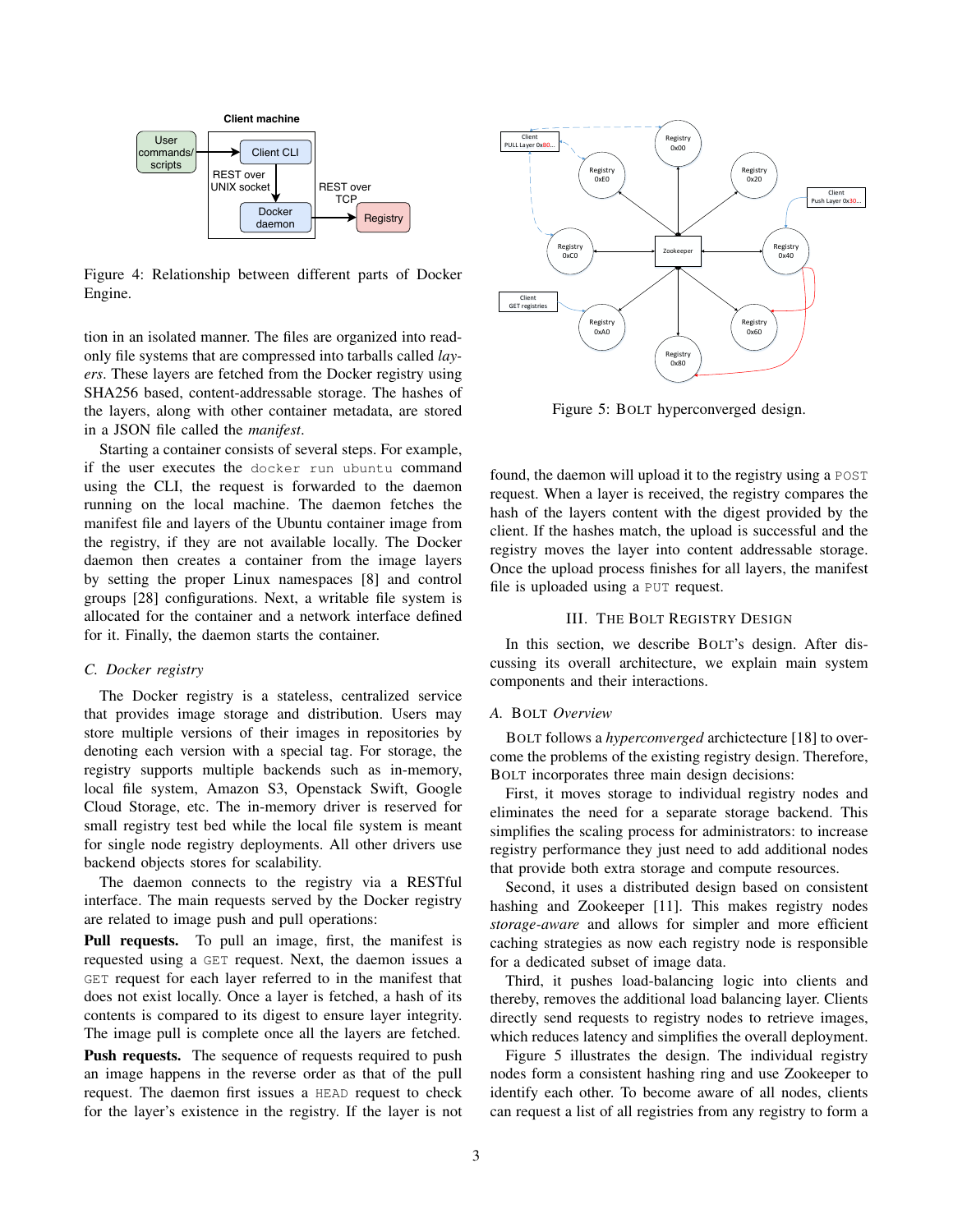copy of the ring. Clients look up layer digests in their ring to issue push and pull requests to the responsible nodes. Clients must push layers to the master node of the layer, defined as the node immediately greater than the layer digest. On a push, the master node forwards the layer to a set of other registries (slave nodes) for replication. Clients can direct pull requests randomly to the master or any of the slave nodes.

# *B. Storage-aware Registry Nodes*

BOLT eliminates the reliance on a backend object store completely by allowing registry nodes to persistently store the layers. As shown in [15], the entire three months of IBM workload can be held in less than 11 TB of SSD so this feasible. However, by eliminating the backend object store, its duties such as providing reliability and consistency now have to be performed by the registry itself.

To achieve this, BOLT uses a master/slave topology. Each layer has a master node, which is responsible for storing the layer. The master node is decided by proximity in the consistent hashing ring. The slave nodes are the next N nodes in the ring, where  $N$  is usually set to 2.

Pushing a layer to the registry works as follows: During a layer push, the data is first stored in a temporary file. Once the layer upload is complete, the registry verifies the hash of the file with the digest provided by the PUT request. If there are no errors, the registry moves the temporary file into a directory named by layer's digest, at which point the layer is ready to be served. To facilitate replication in BOLT, while the file is being verified, the registry checks whether it is a master or slave for the layer. If the registry is the master, it forwards the layer to the slave registries to create replicas. If the registry is a slave it proceeds as if it were a standard registry. If the registry determines that it is neither the master or the slave, it deletes the file and returns an error to the client that issued the push.

The replication provides reliability and availability for layers. Users can choose between strong consistency provided using chain replication protocol or eventual consistency. As all layers are content addressable and hence, each layer update generates a new layer digest, BOLT do not have to deal with inconsistencies among replicas due to layer updates.

## *C. Distributed Coordination*

BOLT implements a distributed coordination mechanism to improve scalability. To deal with scale out/in, determine the correct replication targets, and allow clients to directly request layers from responsible nodes, registry nodes must be aware of each other and be informed of node additions/removals. To meet this requirement, BOLT uses Zookeeper as a metadata service to monitor the health and availability of all registries in the system. Zookeeper also facilitates distributed coordination.

Zookeeper itself is a distributed service that organizes data into *Znodes*. It accepts new Znodes or updates to existing Znodes via a consensus of the nodes. Zookeeper clients are able to set watches on Znodes that notify them of changes to the Znode. Znodes are organized into file system like structures, where one root Znode acts like a directory for all other Znodes. However, unlike normal file systems, Znodes can have data associated with them as well as child Znodes. Zookeeper also supports ephemeral Znodes, which exist as long as the session that created them is active, and are deleted when the session is terminated.

BOLT makes use of ephemeral Znodes to register active registries. When a registry is created, it first registers itself with Zookeeper by creating an ephemeral node under a root Znode. If the root does not exist, the registry creates it and then creates its ephemeral Znode. It then establishes a watcher on the root, which provides the registry with the addresses of all other registries in the system, and notifies of any changes. Because the registries use ephemeral Znodes, all other registries are notified in case the registry goes offline and its Znode is removed. The registries use their knowledge of each other to populate their consistent hashing rings, and to provide clients with a list of active registries.

Clients can request the list of registries in the system from any registry it has previously known about, or learns about through another means, such as DNS. Docker clients can issue this request when they first come online, or when a layer request fails (see Section III-B), allowing the clients to update their consistent hashing rings.

# *D. Replica-aware Clients*

Replica-aware clients can directly query registry nodes for desired data. However, in this design, the clients (Docker daemons in this case) need to know which registries store which layers. Therefore, the daemons use a specialized consistent hashing function on the layers to identify the location of the layers and load balance their requests across registry nodes.

As described above, BOLT employs consistent hashing for determining the location of a layer and for load balancing layer requests across the registry nodes. BOLT uses a custom consistent hashing function to take advantage of how layers are already addressed. As layers are identified by their digests (a SHA256 hash of the layer content), the digests can be used directly to map a layer to a registry. As common in consistent hashing, each registry uses a set of pseudo identities to help distribute the layers across the node.

Two different hash functions are used for layer pushes and pulls. For layer pushes, the write hash function returns the first registry whose pseudo identity is immediately greater than the layer's hash. This is the master node for the pushed layer. Algorithm 1 shows that the master node ID for the pushed layer digest is determined efficiently via binary search.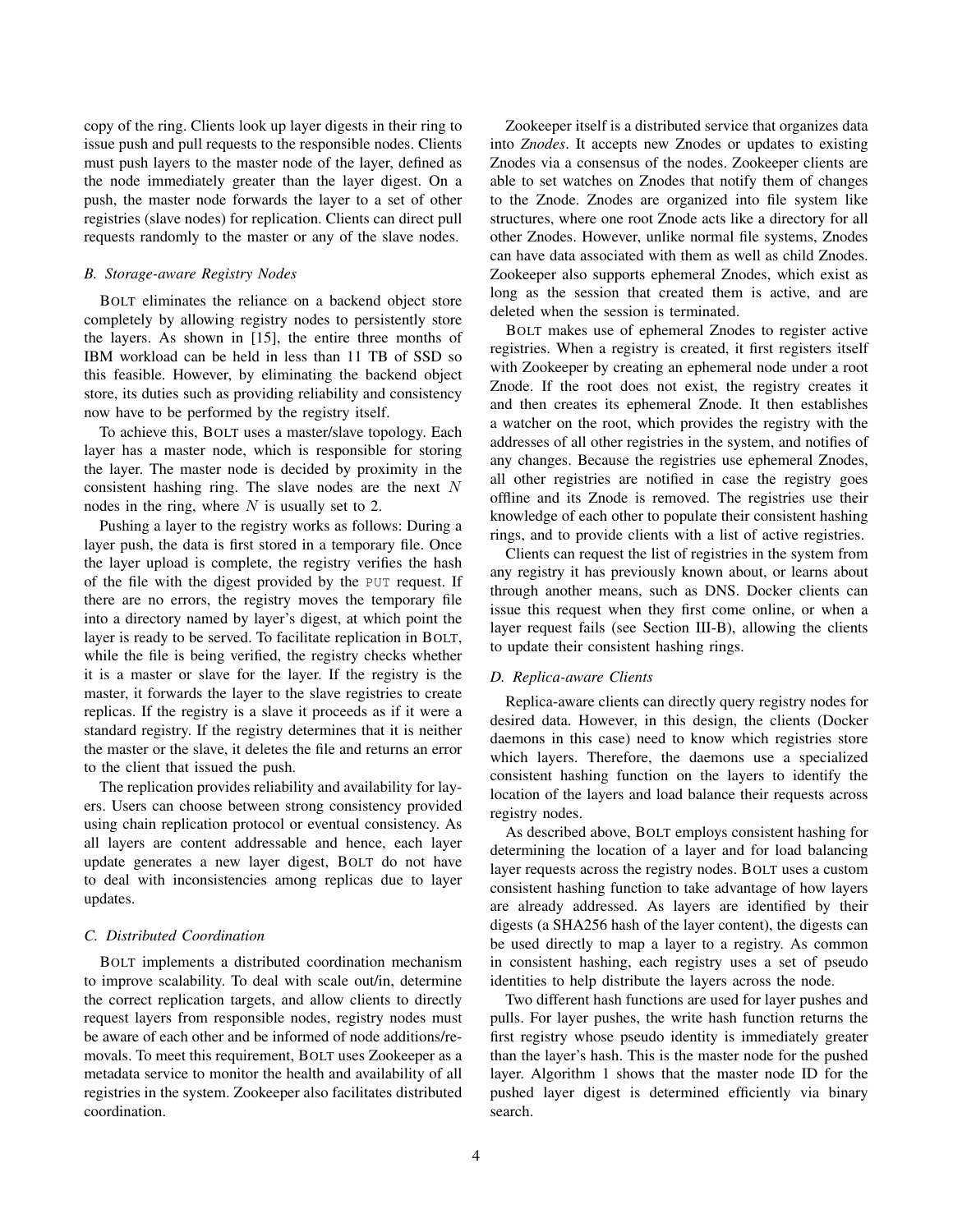#### Algorithm 1: Write Hash Algorithm.

| <b>Input:</b> Layer: SHA256 hash of layers. nodeIDs: List of<br>SHA256 psuedo IDs. Nodes: map of pseudo ID to node. |
|---------------------------------------------------------------------------------------------------------------------|
| 1 begin                                                                                                             |
| 2   $ID \leftarrow BinarySearch(node IDs, Layer)$                                                                   |
| $\begin{array}{c c} \text{3} & \text{return } Nodes[ID] \end{array}$                                                |

Algorithm 2: Read Hash Algorithm.

|                | <b>Input:</b> Layer: SHA256 hash of layers. nodeIDs: List of |
|----------------|--------------------------------------------------------------|
|                | SHA256 psuedo IDs. <i>Nodes</i> : map of pseudo ID to node.  |
|                | begin                                                        |
| $\overline{2}$ | $ID \leftarrow BinarySearch(node IDs, Layer)$                |
| 3              | ReplicaNodeList.append(Nodes[ID])                            |
|                | $index \leftarrow nodeIDs.indexOf(ID)$                       |
| 5              | while $Length(ReplicaNodeList) < NumberOfReplics$ do         |
| 6              | $index \leftarrow index + 1\% length(nodeIDs)$               |
|                | $ID \leftarrow nodeIDs index$                                |
| 8              | $node \leftarrow Nodes[ID]$                                  |
| $\mathbf Q$    | <b>if</b> node not in ReplicaNodeList <b>then</b>            |
| 10             | ReplicaNodeList.append(node)                                 |
| 11             | $return\ Random Choice (ReplicaNodeList)$                    |

For pull requests, the read hash function selects a target node from a set of registries containing a replica of the layer, i.e. the slave nodes. The read hash is described in Algorithm 2. First, the master node ID is determined (Line 2) and added to the list of target nodes (Line 3). The list of nodes is then searched for the replica holders by going clockwise around the consistent hashing ring (Lines 5–10). Finally, a random node in the complete list is returned (Line 10). Compared to the existing, replica-oblivious design, replica-aware clients require less request hops for better performance and no separate load balancing infrastructure for better manageability.

#### IV. IMPLEMENTATION

Next, we describe the implementation details of BOLT for its improved caching and scalability. BOLT is written in Go and based on the Open Source Docker registry [5].

#### *A. Caching*

BOLT implement efficient layer caching in registry nodes. Due to the hyperconverged architecture, layers are not cached redundantly, which allows for more layers to be cached. As manifest files are small and are handled by services like Redis in the existing registry design, we only focuses layer caching.

In BOLT, layers are cached using the Bigcache [2] library for Go. This library provides a fast LRU cache for larger objects with little to no overhead by eliminating Go's garbage collection for the cache. Although the cache is configurable in the design, limiting the size of the layers cached to 1 MB typically improves performance as it allows more layers to be held in memory.

Due to the content addressable nature of layers we do not have to worry about cache invalidation as any update in the layer also updates the layer's digest, which automatically



Figure 6: Scalability and failure recovery in BOLT.

invalidates the cached layer. In total, we added 905 lines of code to the registry to introduce the caching functionality.

#### *B. Scalability*

BOLT supports dynamic addition and removal of registry nodes to existing setups, allowing for easy scale out/in of the registry deployment. Once a registry node detects a new node via Zookeeper, it loops through all locally available layers to detect if the new registry is the master of any of them. If so, it forwards those layers to the new registry.

Registries can fetch layers from the master registry if they act as their slave. This happens when clients request layers from registries that have been recently added, or for registries that become slaves as a result of another registry leaving or failing. During the fetch, the registry writes the layer to a temporary file and then renames the file to the correct name and serves it. This prevents other clients from requesting the layer during the fetch from receiving a partial layer.

Figure 6 depicts an example for a node arrival. In the figure, Node 0x50 is joining the registry. On receipt of the notification of the new arrival, node 0x60 will pass some of it's layers, e.g. 0x41 to node 0x50.

The example also illustrates the case of node departure. Node 0xC0 went offline and hence, the layers for which node 0xC0 was a master node are now owned by node 0xE0. Additionally, node 0x20 becomes a new slave node for those layers. When a client attempts to retrieve a layer from 0xC0, the request will fail, prompting the client to issue a registry list requests from the other registries. Once the clients have the correct ring, they might attempt to request a layer from 0x20, which has become the new slave. In that case, 0x20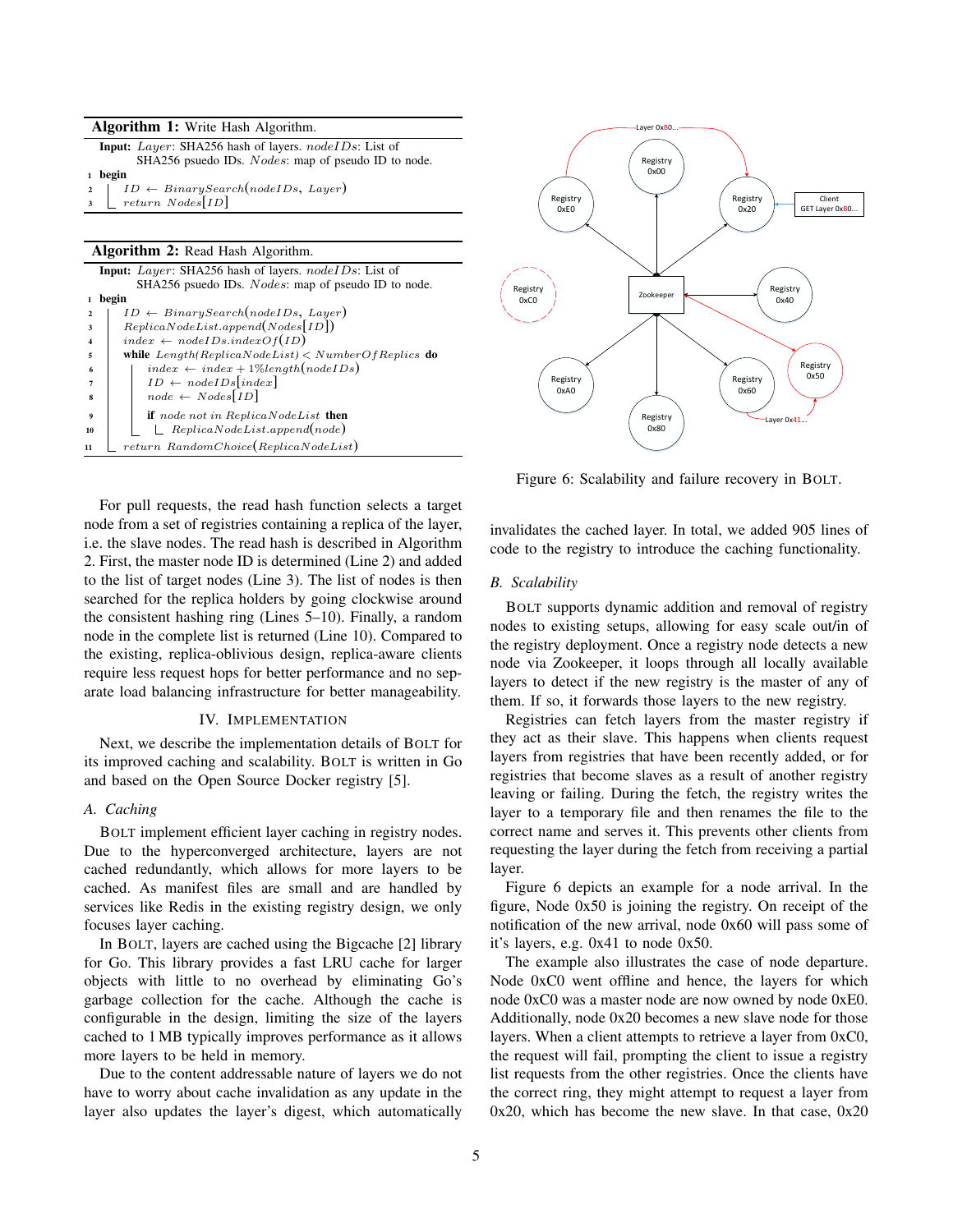

Figure 7: CDF of the layer sizes in the workload trace.

will fetch the layer from the new master and then reply to the client.

#### V. EVALUATION

By evaluating BOLT, we aim to answer five main questions: 1) how does BOLT compare to the existing registry design; 2) how well is BOLT able to balance load; 3) how effective is BOLT's caching approach; 4) how does BOLT scale; and 5) how does BOLT recover from failures.

As a workload we use a production traces from an IBM registry from July 24th, 2017 [15]. This trace contains around 0.26 Million requests in total and holds over 1000 clients connected in parallel. Figure 7 shows the size distribution of the first 5000 requests, containing just over 1500 layers with an average layer size of 13.7 MB. The trace also contains 4% write requests.

To replay the workload, we use the corresponding trace replayer [15]. We modify the trace re-player to add consistent hashing to the warm-up mode, i.e. when layers are assigned to registry nodes and the clients.

Our testbed consists of 11 machines, each of them having 8 cores, 16 GB of RAM, 512 GB of SSD storage, and 10 Gbps networking. BOLT uses one node as a dedicated Zookeeper node. Every experiment uses 50 pseudo identities per registry node and 3 replicas per layer.

# *A. Throughput and Latency Comparison*

We start by comparing BOLT to the conventional distributed registry. Both registries are deployed on 6 nodes. BOLT is configured to have 8 GB of RAM per node. The conventional distribution uses Swift as its backend object store, which is co-located with the registry nodes. The default registry uses a dedicated node as a NGINX load balancer. Each registry connects to a Swift proxy which is running on the same node to prevent a single proxy bottleneck. Both Swift and BOLT are configured to have 3 replicas.

We compare the performance of both systems by increasing the number of clients connecting to the registry. BOLT uses consistent hashing for load balancing, whereas



Figure 8: Throughput and latency for BOLT and the default registry.



Figure 9: Request distri-Figure 10: Cache hit ratios. bution.

the conventional registry setup uses round robin. In each experiment, the clients send 5000 requests.

BOLT outperforms the conventional registry design significantly and improves latency by an order of magnitude and throughput by up to  $5 \times$  (see Figure 8). This is due to both BOLT's caching of layers and the clients' ability to request the layer with one network hop. In the regular setup, clients must communicate via NGINX, which load balances the requests to the 6 registries, and the registries use the Swift proxy to fetch the layer from one of the object nodes, which causes additional hops between nodes and reduces latency. As the regular setup does not cache layer data, throughput is significantly lower.

# *B. Load Balancing*

To determine the load balancing capabilities of BOLT's consistent hashing algorithm, we look at the layer distribution for a 6-node deployment of BOLT. We hash the http.request.uri field across all layer GET and PUT requests to represent the layers as we do not have the actual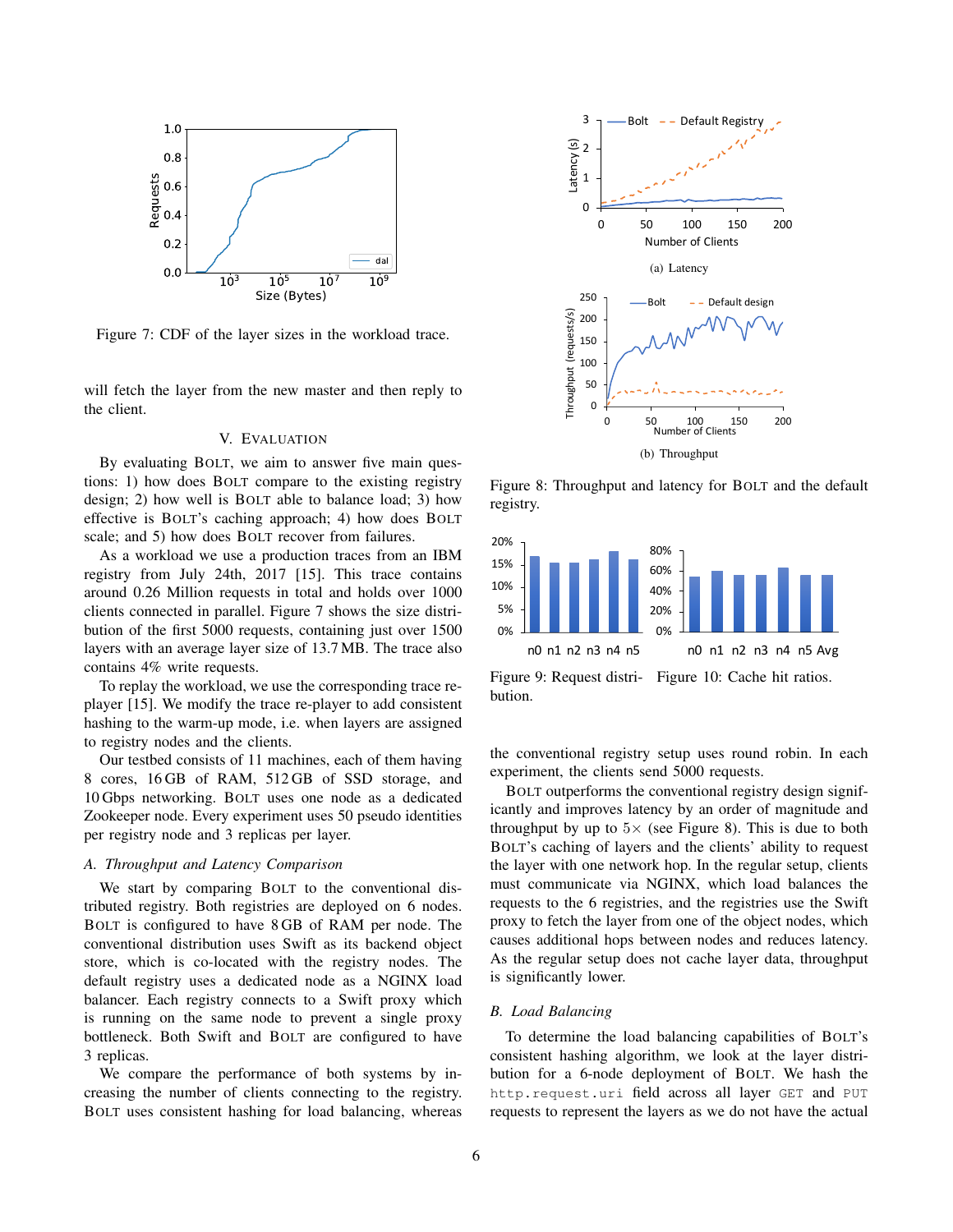

Figure 11: Throughput and latency for increasing number of registry nodes.

layer contents. As shown in Figure 9, the layers from the trace are distributed almost evenly on the registry nodes, with a maximum discrepancy between two nodes of 3%.

# *C. Caching Effectiveness*

To evaluates BOLT's caching effectiveness, we use the trace re-player with 4 client nodes to send 5000 requests to a 6-node registry deployment. Each registry node uses an 8 GB cache and only caches layers that are less than or equal to 1 MB. Each trace player client node spawns 50 docker clients to send the requests. All clients send requests in parallel.

The results (see Figure 10) show that the average hit ratio is 57%. However, it's important to note that 25% of the layers requested were greater than 1 MB. Hence, the effective hit ratio for *cached* layers is 76%. The request latency for cached layers is an order of magnitude less than uncached layers.

Compared to previous work on registry caching [15], we observe that BOLT can serve up to 35% more requests from its cache. This is because BOLT uses replication-aware clients and does not waste cache space by storing copies of already cached layers as shown in Figure 2).

# *D. Scalability*

To evaluate scalability, we increase the number of registries from 1 to 10 and measure request throughput and latency as seen by the clients. For this experiment, each registry uses 2 CPUs and 4 GB of RAM. The cache size for each registry is set to be 2 GB. We alter the clients to request each layer from each slave registry in order to fully populate newly added nodes.

The results of the experiment are shown in Figure 11. We observe a linear increase in throughput as the number of registries are scaled up. Analogously, latency also decreases for more registries. Due to it's design, scaling out BOLT only required to adding new registry nodes and registering them with Zookeeper.

## *E. Fault Tolerance*

Next, we evaluate BOLT's ability to recover from faults. Therefore, we kill a registry 20 s after starting the experiment



Figure 12: Throughput with and without failure of a registry node.

and bring it back up 10s later. We use 5 registries for this experiment, and 10000 requests and measure client throughput every second.

Figure 12 shows the results and time 0 is equal to  $20 \text{ s}$ into the experiment, when one registry node was taken down. We see that the ephemeral Znode for the killed registry exists for 3 seconds after the node is killed, causing the clients' requests to fail. Once the Znode is removed, the registries update their rings, which provides the clients accurate registry lists, preventing more requests from failing. When the node is brought back up after 10 s, the other registries become aware of it within milliseconds.

## VI. RELATED WORK

Improving Docker performance is a new research area that is rapidly gaining widespread attention. One area that has specifically received a lot of attention is how to best use the storage drivers for the Docker daemon. [31] provides a study on the impact of different storage drivers on different types Docker workloads. Alternatively, [20] provides a layer between the driver and the Daemon which improves performance for dense container workloads. As our work is focused on improving the Docker registry, it is orthogonal to such approaches.

Recent work proposed a registry-level image cache [15]. However, registries in the existing design are scaled using a load balancer and hence are not aware of each other. As a result, container images may be cached redundantly by different registry instances.

Slacker [22] improves container start-time performance and distribution by incorporating a network file system (NFS) server into both the Docker daemon and registry. This design has two drawbacks: First, in the standard Docker implementation, the image is fetched on container startup and stored locally, so in subsequent container startups all the layers will already be present on the machine, resulting in faster startup times. However, with Slacker, the necessary layers must be fetched from the NFS every time the container starts. Second, Slacker tightly couples the worker nodes with the registry. Docker clients need to maintain a constant connection to the NFS server to fetch additional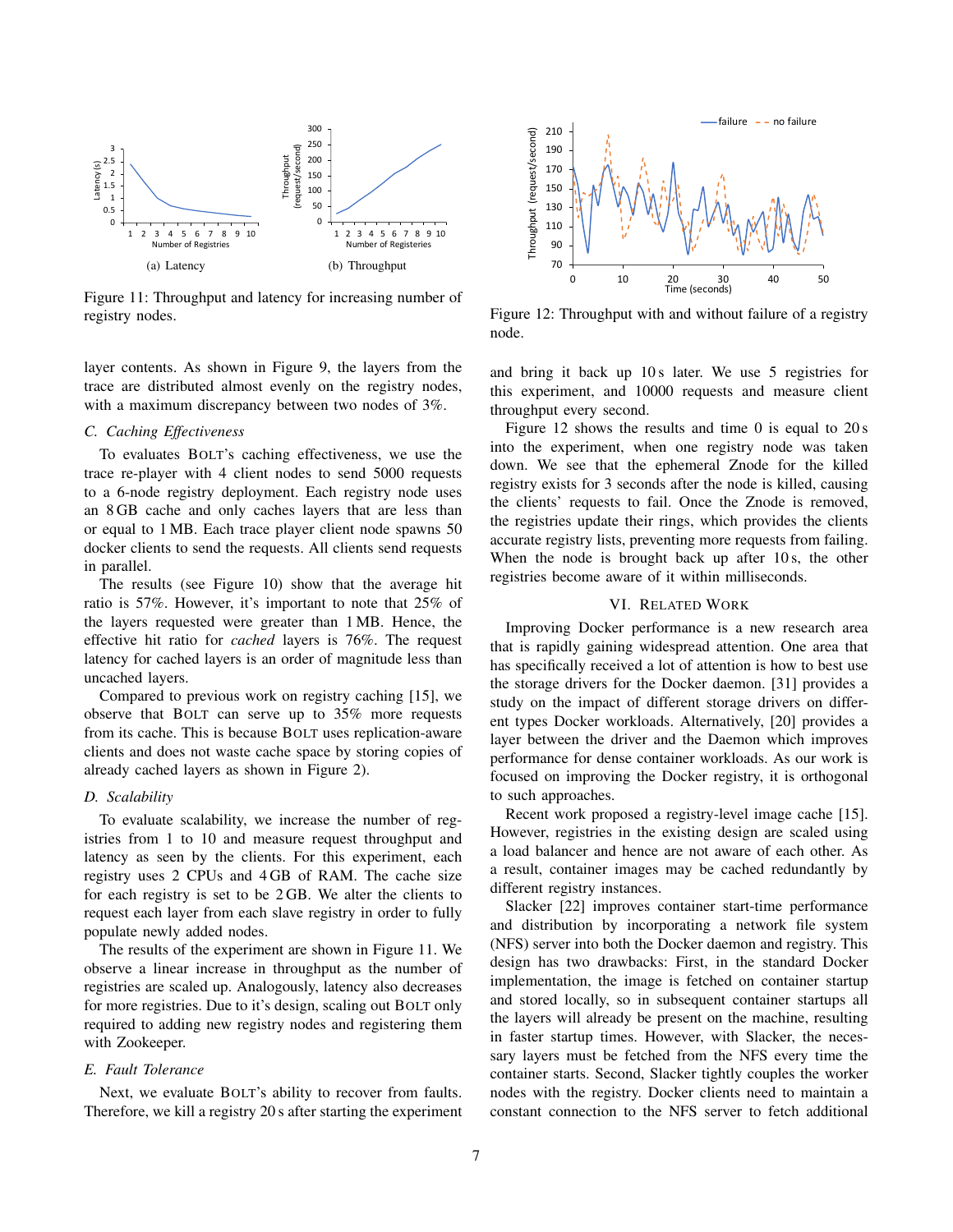layers as they need them which can present a challenge to services like Docker Hub.

Dragonfly [1] is a peer-to-peer (p2p) based file distribution system, recently open sourced by Alibaba, which is compatible with Docker. Similarly, CoMiCon [26] proposes a p2p network for Docker clients to share Docker images. In a p2p based approach, each client has a registry daemon responsible for storing partial images with specialized manifest files, copying layers to other nodes, and deleting layers from its node to free space. This approach is limited to only a trusted set of nodes including the Docker clients, and so is not suitable for any registry deployments outside of a single organization. Furthermore, CoMiCon creates changes to image manifests and depends on a new command, so it lacks backwards compatibility.

FID [23] integrates the Docker daemon and registry with BitTorrent [3]. When images are pushed to the registry, the registry creates torrent files for each layer of the image and then seeds them to the BitTorrent network. When images are pulled, the manifest is fetched from the registry and then each layer is downloaded from the network. BitTorrent exposes Docker clients to each other which can become a security issue when worker nodes do not trust each other. Additionally, FID only uses one registry which creates a single point of failure if the registry node goes down. This is because the registry is still responsible for handling manifests and Docker pushes.

A large body of research studied the effect of caching + prefetching [19], [27], [32], [33], [12], and resource optimization [16], [17], [13], [14]. Identifying a number of optimization opportunities, our work demonstrates that these techniques can be utilized to bring dramatic performance improvement.

# VII. CONCLUSION

The Docker registry plays a critical role in providing containerized services. However, due to the various individual components, registries are hard to scale and benefits from optimizations such as caching are limited. In this paper, we proposed, implemented, and evaluated BOLT, a new hyperconverged design for container registries. BOLT makes different registry nodes aware of each other and improves the client-to-registry mapping by using a hash function to take advantage of how layers are addressed by the Docker clients.

We evaluated BOLT to test its performance, caching effectiveness, scalability, and its ability to recover from faults. Our analysis shows that BOLT outperforms the conventional registry design significantly and improves latency by an order of magnitude and throughput by up to 5×. Compared to state-of-the-art, BOLT can utilize cache space more efficiently and serve up to 35% more requests from its cache. Furthermore, BOLT scales linearly and recovers from failure recovery without significant performance degradation.

#### VIII. ACKNOWLEDGMENT

This work is sponsored in part by the NSF under the grants: CNS-1405697, CNS-1615411, and CNS-1565314/1838271.

#### **REFERENCES**

- [1] alibaba Dragonfly. https://github.com/alibaba/Dragonfly, visited 2018-02-12.
- [2] Bigcache. https://github.com/allegro/bigcache, visited 2018- 02-12.
- [3] BitTorrent. http://www.bittorrent.com/, visited 2018-02-12.
- [4] CoreOS. https://coreos.com/, visited 2018-02-12.
- [5] Docker-Registry. https://github.com/docker/docker-registry, visited 2018-02-12.
- [6] Dockerhub. https://hub.docker.com, visited 2018-02-12.
- [7] IBM Cloud Container Registry. https://console.bluemix.net/ docs/services/Registry/index.html, visited 2018-02-12.
- [8] Namespaces. http://man7.org/linux/man-pages/man7/ namespaces.7.html, visited 2018-02-12.
- [9] Quay.io. https://quay.io/, visited 2018-02-12.
- [10] What is Docker. https://www.docker.com/what-docker, visited 2018-02-12.
- [11] Zookeeper. https://zookeeper.apache.org/, visited 2018-02-12.
- [12] ANWAR, A. *Towards Efficient and Flexible Object Storage Using Resource and Functional Partitioning*. PhD thesis, Virginia Tech, 2018.
- [13] ANWAR, A., CHENG, Y., GUPTA, A., AND BUTT, A. R. Taming the cloud object storage with mos. In *Proceedings of the 10th Parallel Data Storage Workshop* (2015), ACM, pp. 7–12.
- [14] ANWAR, A., CHENG, Y., GUPTA, A., AND BUTT, A. R. Mos: Workload-aware elasticity for cloud object stores. In *Proceedings of the 25th ACM International Symposium on High-Performance Parallel and Distributed Computing* (2016), ACM, pp. 177–188.
- [15] ANWAR, A., MOHAMED, M., TARASOV, V., LITTLEY, M., RUPPRECHT, L., CHENG, Y., ZHAO, N., SKOURTIS, D., WARKE, A. S., LUDWIG, H., HILDEBRAND, D., AND BUTT, A. R. Improving docker registry design based on production workload analysis. In *16th USENIX Conference on File and Storage Technologies (FAST 18)* (Oakland, CA, 2018), USENIX Association, pp. 265–278.
- [16] ANWAR, A., SAILER, A., KOCHUT, A., SCHULZ, C. O., SEGAL, A., AND BUTT, A. R. Cost-aware cloud metering with scalable service management infrastructure. In *Cloud Computing (CLOUD), 2015 IEEE 8th International Conference on* (2015), IEEE, pp. 285–292.